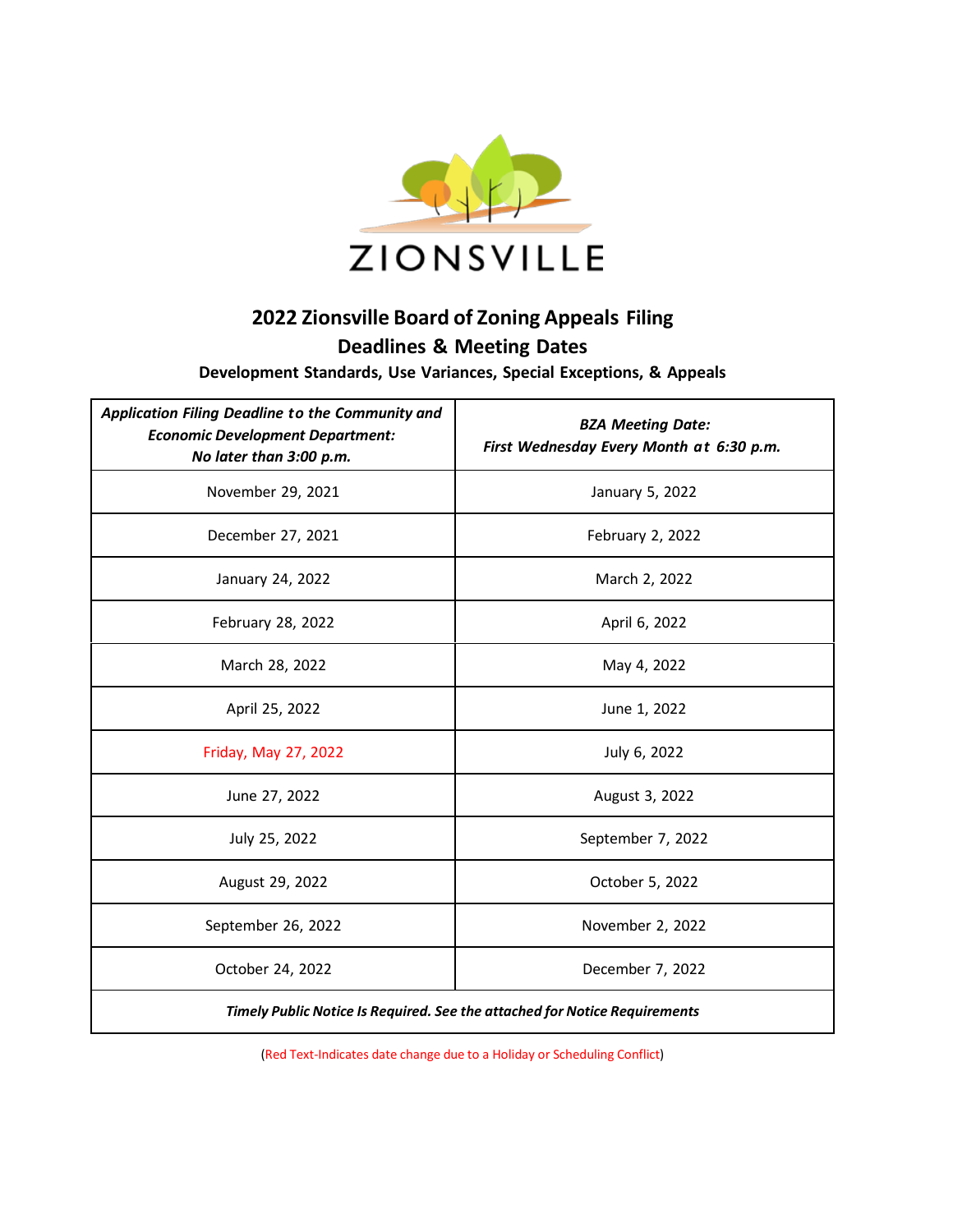

# **RULES OF PROCEDURE: TOWN OF ZIONSVILLE BOARD OF ZONING APPEALS**

#### **Notice Requirementsfor Petitions for Administrative Appeal, Variance of Use,**

#### **Variance of Development Standards,or Special Exception**

Notice of all *Petitions* for administrative appeal, variance of use, variance of development standards, or special exception for public hearing before the *Board,* or before any hearing officer, shall be given to all interested parties or property owners in the following manner:

#### **1. Notice by Publication**

Notice, in a form approved by the *Secretary,* shall be published by the *Petitioner* in accordance with I.C. 5-3-1 at least ten (10) days prior to the date of the public hearing.

#### **2. Notice by Mailing**

Notice, in a form approved by the *Secretary,* shall be mailed to each interested party. Notice by mailing shall be given by certified mail, return receipt requested, at least ten (10) days prior to the date of the hearing.

#### **3. Interested Parties**

- a. Interested parties for a *Petition* for administrative appeal, variance of use, variance of development standards, or special exception shall include:
	- (1) All owners of property within the area included in the *Petition* who are not *Petitioners;* and,
	- (2) All owners of adjoining parcels to a depth of one (1) ownership surrounding the perimeter of the area included in the *Petition.*

In the case of property which has been submitted to the Horizontal Property Law (I.C. 36-1-6), designated common areas shall be deemed one ownership and notice to the co-owners of such common area may be given to the association of co-owners.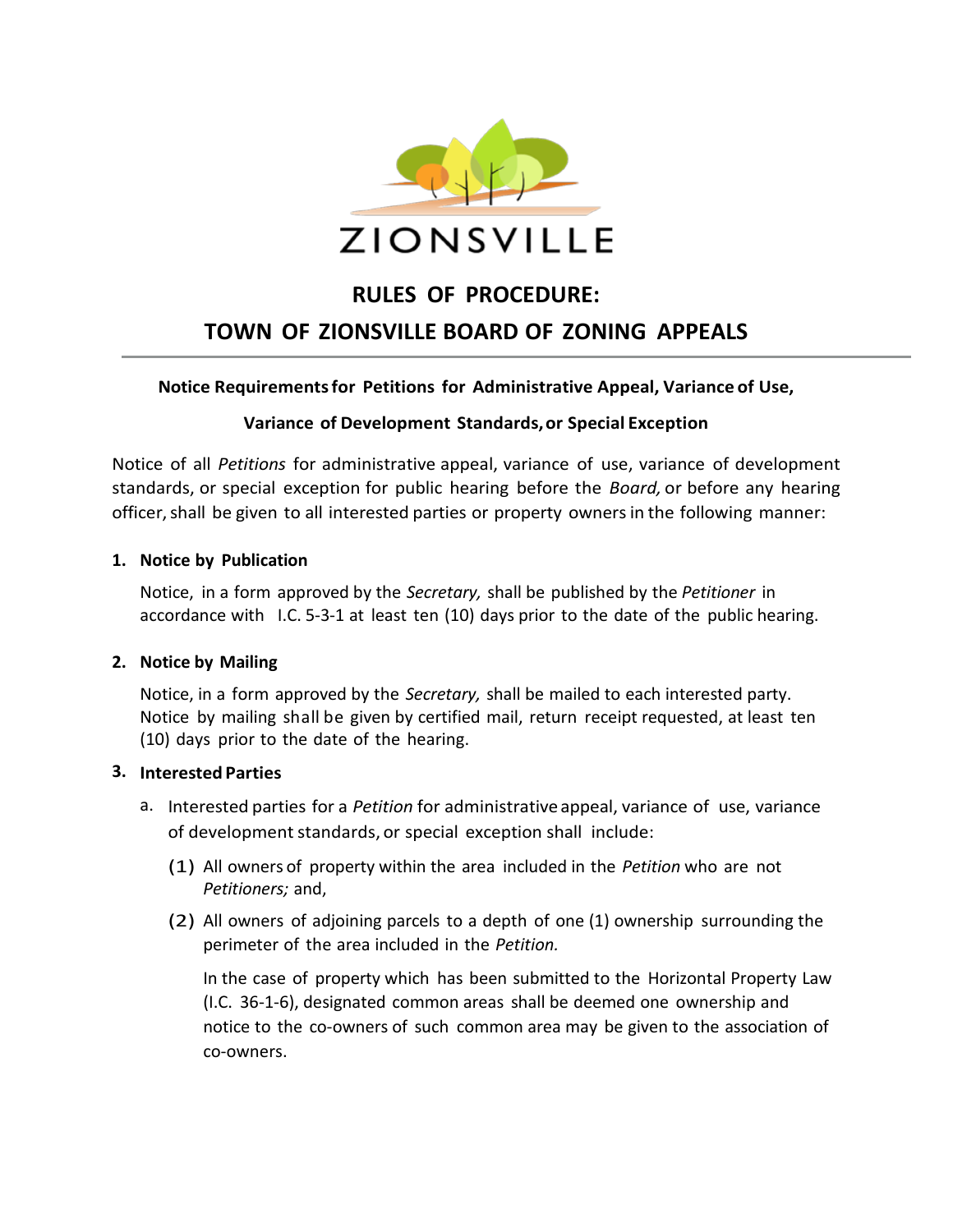For the purpose of notice requirements contained in this subsection a., where any immediately adjoining parcel owned by the *Petitioner*, subject property of the *Petition* shall be deemed to include the immediate adjoining parcel owned by the *Petitioner.*

For the purpose of notice requirements contained in this subsection a., where any immediately adjoining parcel is a dedicated right-of-way, railroad right-ofway or private alley or street, the subject property of the *Petitioner*shall be deemed to include the portion of the right-of-way or private street that is contiguous and adjacent to the parcel owned by the *Petitioner.*

b. In determining the name and address of legal title owners, the records of the Boone County Auditor, or the appropriate office designated in an adjoining county, at a point in time within fourteen (14) days of the date of filing, shall be deemed to be the true names and addresses of all persons entitled to receive notice.

#### **4. Notice by Sign Posting**

A Notice sign, in a form approved by the Secretary, shall be posted in a conspicuous place on the subject property, outside of any public right-of-way, by the Petitioner at least ten (10) days prior to the date of the public hearing.

#### **5. Affidavit of Notice**

*Petitioner*shall file an Affidavit of Notice with the *Secretary,* in a form as specified by the *Board,* indicating compliance with all notice requirements of these Rules, prior to the public hearing. Copies of all "Receipt for Certified Mail" (white slips) shall be filed with the Affidavit of Notice. The originals of the "Domestic Return Receipts"(green cards) shall be filed with the *Secretary* upon the later of (i) the public hearing or (ii) receipt by the *Petitioner.*

#### **6. Defective Notice**

If proper notice has not been given, a *Petition* may be continued until a later date to allow time for un-notified persons to prepare for the public hearing. Personal appearance shall waive any defect in notice unless the defect in notice istimely raised at the beginning of the public hearing on the *Petitioner's Petition.*